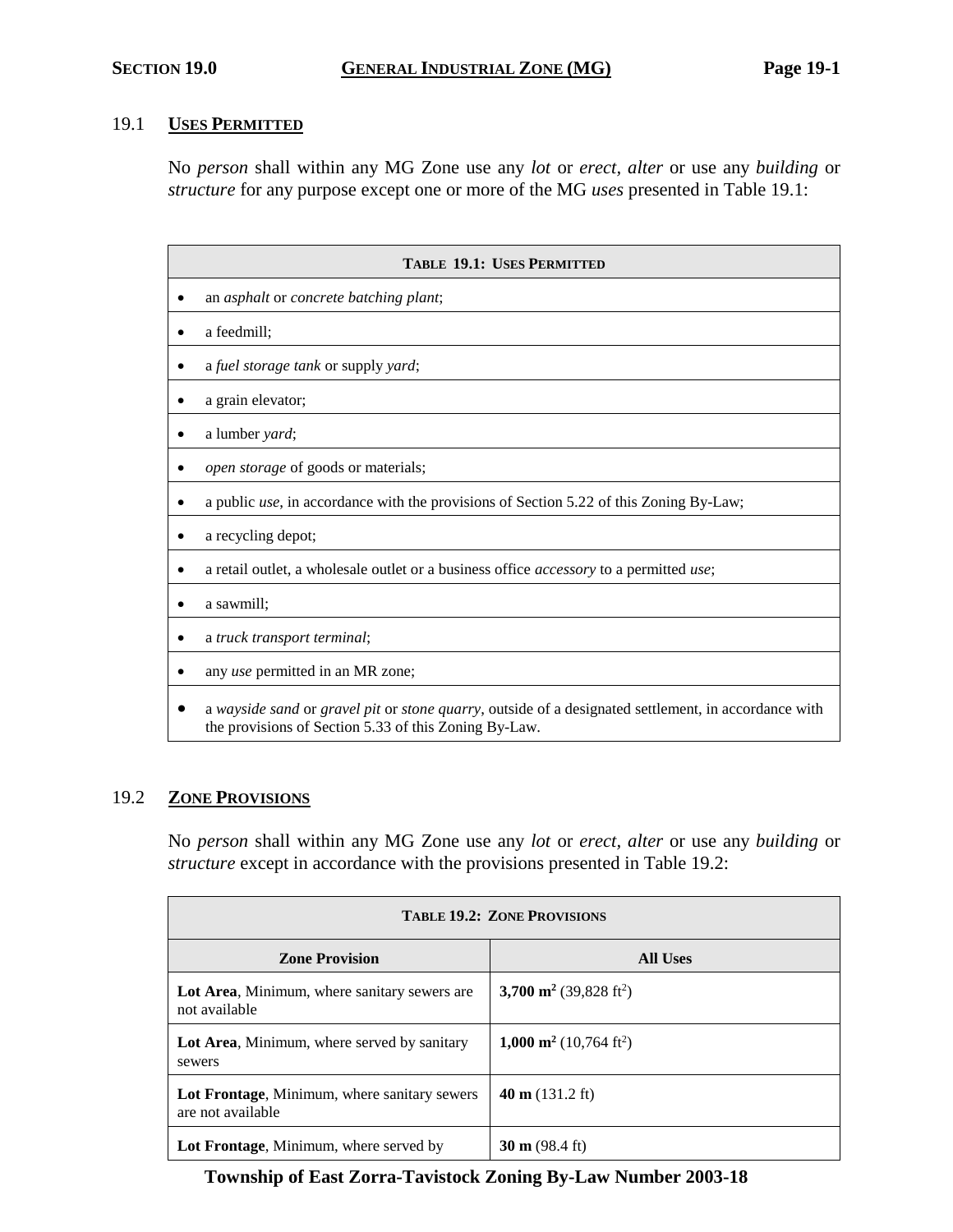П

| <b>TABLE 19.2: ZONE PROVISIONS</b>                                |                                                                                                                                 |  |  |
|-------------------------------------------------------------------|---------------------------------------------------------------------------------------------------------------------------------|--|--|
| <b>Zone Provision</b>                                             | <b>All Uses</b>                                                                                                                 |  |  |
| sanitary sewers                                                   |                                                                                                                                 |  |  |
| Lot Depth, Minimum, where sanitary sewers<br>are not available    | 50 m $(164.0 \text{ ft})$                                                                                                       |  |  |
| Lot Depth, Minimum, where served by sanitary<br>sewers            | 35 m $(114.8 \text{ ft})$                                                                                                       |  |  |
| Front Yard, Minimum Depth                                         | 15 m $(49.2 \text{ ft})$                                                                                                        |  |  |
| Exterior Side Yard, Minimum Width                                 |                                                                                                                                 |  |  |
| Rear Yard, Minimum Depth                                          | 10 m $(32.8 \text{ ft})$ , 15 m $(49.2 \text{ ft})$ where the <i>rear lot line</i><br>abuts a residential zone.                 |  |  |
| <b>Interior Side Yard, Minimum Width</b>                          | 10 m $(32.8 \text{ ft})$ , 15 m $(49.2 \text{ ft})$ where the <i>interior side</i><br><i>lot line</i> abuts a residential zone. |  |  |
| Setback, Minimum Distance from the<br>Centreline of a County Road | $28 \text{ m}$ (91.9 ft) within a designated settlement, 31 m<br>(101.7 ft) outside of a designated settlement.                 |  |  |
| <b>Height of Building, Maximum</b>                                | 15 $m$ (49.2 ft) or in accordance with the provisions<br>of Section 5.32 of this Zoning By-Law.                                 |  |  |
| Landscaped Open Space, Minimum                                    | 10%                                                                                                                             |  |  |
| Parking and Accessory Buildings, Etc.                             | In accordance with the provisions of Section 5 of this<br>Zoning By-Law.                                                        |  |  |

# 19.2.1 **USE OF FRONT AND EXTERIOR SIDE YARDS:**

Required *front* and *exterior side yards* shall be kept open and unobstructed by any *structure* or *parking area* for *motor vehicles*, except for visitor *parking areas*.

#### 19.2.2 **LOCATION OF NEW BUILDINGS OR STRUCTURES:**

*Buildings* or *structures* hereafter *erected* outside of a settlement, as defined in Section 2.7.2.1, shall be required to satisfy the minimum distance separation requirements, as determined through the application of the *Minimum Distance Separation Formula I (MDS I*), in accordance with Section 2.7 of this Zoning By-Law.

(Amended by By-Law 2009-15)

*Buildings* or *structures* hereafter *erected*, within a settlement defined in Section 2.7.2.1, shall be required to satisfy MDS I, in accordance with Section 2.7 of this Zoning By-Law, **or** not further reduce an *existing* insufficient *setback* relative to MDS I, whichever is the lesser.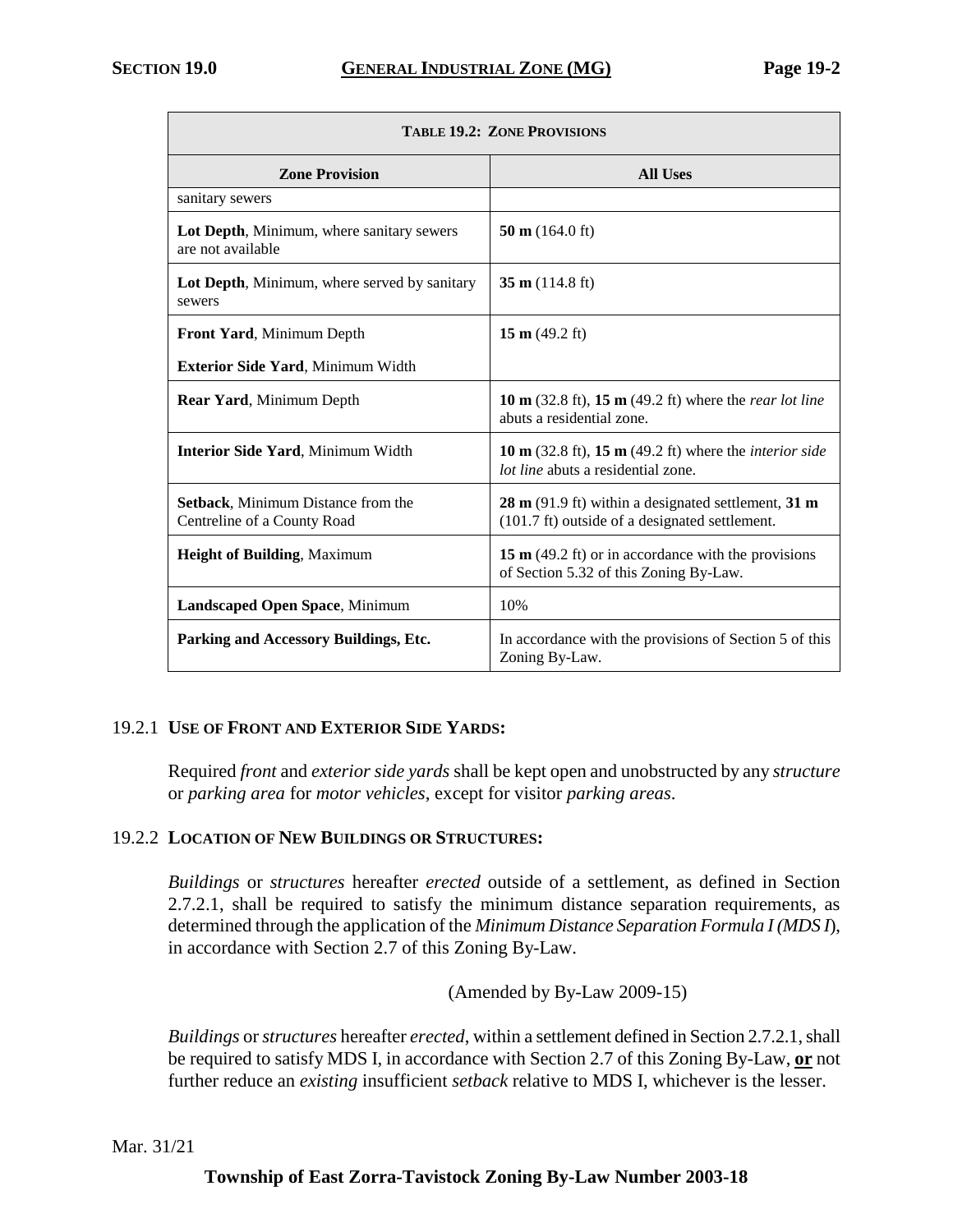#### 19.2.3 **OPEN STORAGE REQUIREMENTS:**

*Open storage* of goods or materials is permitted within any *yard* except the *front yard* or *exterior side yard* where such *use* is *accessory* to the *use* of the main *building* on the *lot*, or any *yard* except the required *front yard* or required *exterior side yard* where such *open storage* is the main *use* on the *lot*, provided that:

- 19.2.3.1 such *open storage* complies with the *yard* and *setback* requirements of this Section;
- 19.2.3.2 any portion of the area used for *open storage*, where it does not adjoin the outside wall of a *building* is enclosed by a permanent fence, unpierced except for gates necessary for access. Where the property abuts a residential, village, or institutional zone such fence shall be opaque;
- 19.2.3.3 the fence described in the foregoing subsection is at least **1.8 m** (5.9 ft) in *height* from the ground, the said fence shall comply with the *yard* and *setback* requirements of this Section and the land between the fence and any *lot line* not required for entrance and exit *driveways* shall be used for no other purpose than landscaping;
- 19.2.3.4 any *open storage* shall be maintained with a stable surface, treated so as to prevent the raising of dust or loose particles and drained in accordance with requirements of the *Corporation*.

#### 19.2.4 **ACCESSORY RETAIL, WHOLESALE OR BUSINESS OFFICE SPACE:**

Retail, wholesale or *business office* space *accessory* to a permitted industrial *use* shall occupy no more than 20% of the *gross floor area* of the main industrial *building* on the *lot*.

#### 19.3 **SPECIAL PROVISIONS**

- 19.3.1 **Location: Part Lot 36, Concession 15, (East Zorra), MG-1 (Key Map 10)** (Amended by By-Law 2021-09)
- 19.3.1.1 Notwithstanding any provisions of this Zoning By-Law to the contrary, no *person* shall within any MG-1 Zone use any *lot*, or *erect, alter* or use any *building* or *structure* for any purpose except the following:

a *single detached dwelling accessory* to a permitted *use* on the *lot*; a building supply centre; a *contractor's yard*; an *open storage use* of goods or materials *accessory* to a permitted *use*; a retail outlet *accessory* to a permitted *use*.

19.3.1.2 That all the other provisions of the MG Zone in Section 19.2 and all other relevant provisions contained in this Zoning By-Law shall continue to apply mutatis mutandis.

February/21

#### **Township of East Zorra-Tavistock Zoning By-Law Number 2003-18**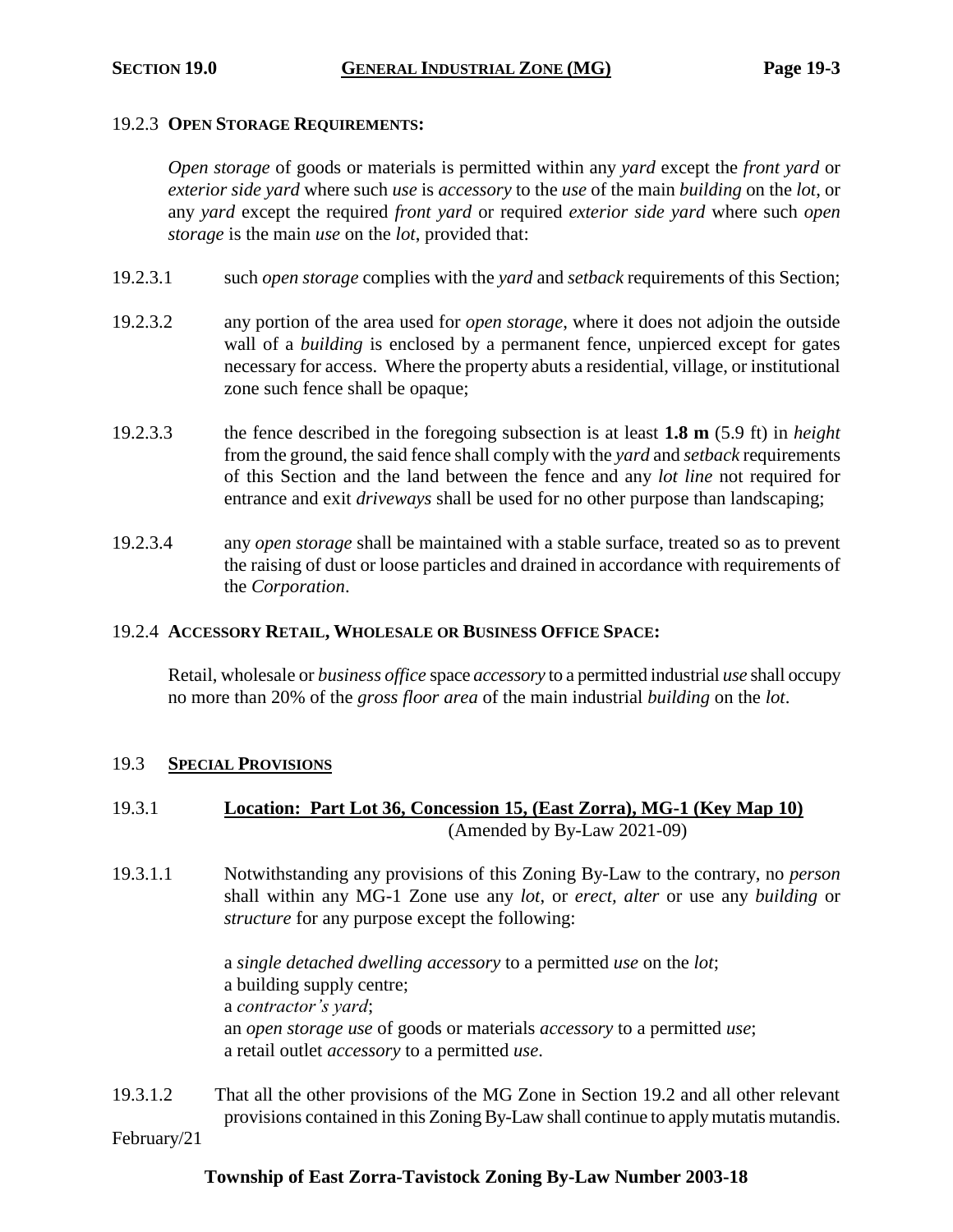# 19.3.2 **Location: Part Lot 20, Concession 12, (East Zorra), Hickson, MG-2 (Key Map 29)**

(Amended by By-Law 2021-09)

19.3.2.1 Notwithstanding any provisions of this Zoning By-Law to the contrary, no *person* shall within any MG-2 Zone use any *lot*, or *erect, alter* or use any *building* or *structure* for any purpose except the following:

all *uses* permitted in Section 19.1 of this Zoning By-Law.

- 19.3.2.2 Notwithstanding any provision of this Zoning By-Law to the contrary, no *person* shall within any MG-2 Zone use any *lot*, or *erect, alter* or use any *building* or *structure* for any purpose except in accordance with the following provisions:
- 19.3.2.2.1 SETBACK FROM THE NORTH LOT LINE OF MG-2 ZONE

Notwithstanding any other provisions of this By-law to the contrary, no *building* or *structure* and no part of any *open storage* area shall be located closer than **30.0 m** (98.4 ft) from the north *lot line* of the MG-2 Zone.

19.3.2.3 That all the other provisions of the MG Zone in Section 19.2 and all other relevant provisions contained in this Zoning By-Law shall continue to apply mutatis mutandis.

## 19.3.3 **Location: Part Lot 86, Plan 820 (East Zorra), Hickson, MG-3 (Key Map 29)** (Amended by By-Law 2021-09)

19.3.3.1 Notwithstanding any provisions of this Zoning By-law to the contrary, no *person* shall within any MG-3 Zone use any *lot*, or *erect*, *alter* or use any *building* or *structure* for any purpose except for the following:

> all *uses permitted* in Section 19.1 of this By-law; a coffee and donut shop; a repair garage for servicing farm vehicles and farm equipment; a retail farmers market; and a *retail store*

19.3.3.2 That all provisions of the MG Zone in Section 19.2 of this Zoning By-law, as amended, shall apply, and further that all other provisions of this Zoning By-law, as amended, that are consistent with the provisions herein contained shall continue to apply mutatis mutandis.

(Amended by By-Law 2016-17)

February/21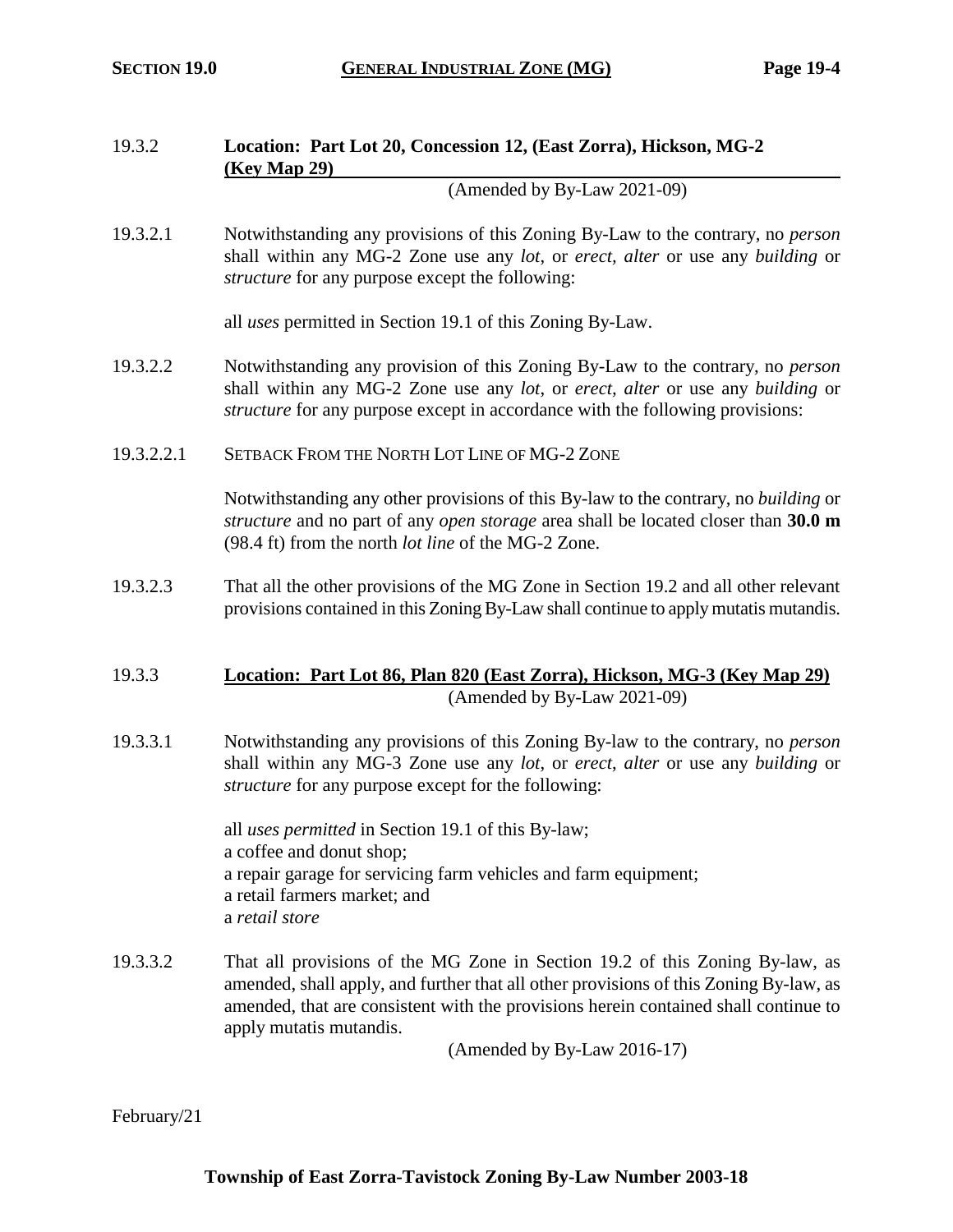- 19.3.4 **Location: Part Lot 20, Plan 820 (East Zorra), Hickson, MG-4 (Key Map 29)** (Amended by By-Law 2021-09)
- 19.3.4.1 Notwithstanding any provisions of this Zoning By-Law to the contrary, no *person* shall within any MG-4 Zone use any *lot*, or *erect, alter* or use any *building* or *structure* for any purpose except the following:

all *uses* permitted in Section 19.1 of this Zoning By-Law; and a *farm implement dealership*.

- 19.3.4.2 That all the other provisions of the MG Zone in Section 19.2 and all other relevant provisions contained in this Zoning By-Law shall continue to apply mutatis mutandis.
- 19.3.5 **Location: Part Lot 4, Concession 10, (East Zorra), MG-5 (Key Map 51)** (Amended by By-Law 2021-09)
- 19.3.5.1 Notwithstanding any provisions of this Zoning By-Law to the contrary, no *person* shall within any MG-5 Zone use any *lot*, or *erect, alter* or use any *building* or *structure* for any purpose except the following:

a public *use* in accordance with the provisions of Section 5.22 of this Zoning By-Law; and a salvage *yard*.

- 19.3.5.2 Notwithstanding any provision of this Zoning By-Law to the contrary, no *person* shall within any MG-5 Zone use any *lot*, or *erect, alter* or use any *building* or *structure* for any purpose except in accordance with the following provisions:
- 19.3.5.2.1 FRONT YARD

Minimum depth **30.0 m** (98.4 ft)

19.3.5.2.2 REAR YARD

Minimum depth **30.0 m** (98.4 ft)

- 19.3.5.2.3 INTERIOR SIDE YARD Minimum Width **10.0 m** (32.8 ft)
- 19.3.5.2.4 EXTERIOR SIDE YARD

Minimum Width **30.0 m** (98.4 ft)

(Amended by By-Law 2009-15)

February/21

# **Township of East Zorra-Tavistock Zoning By-Law Number 2003-18**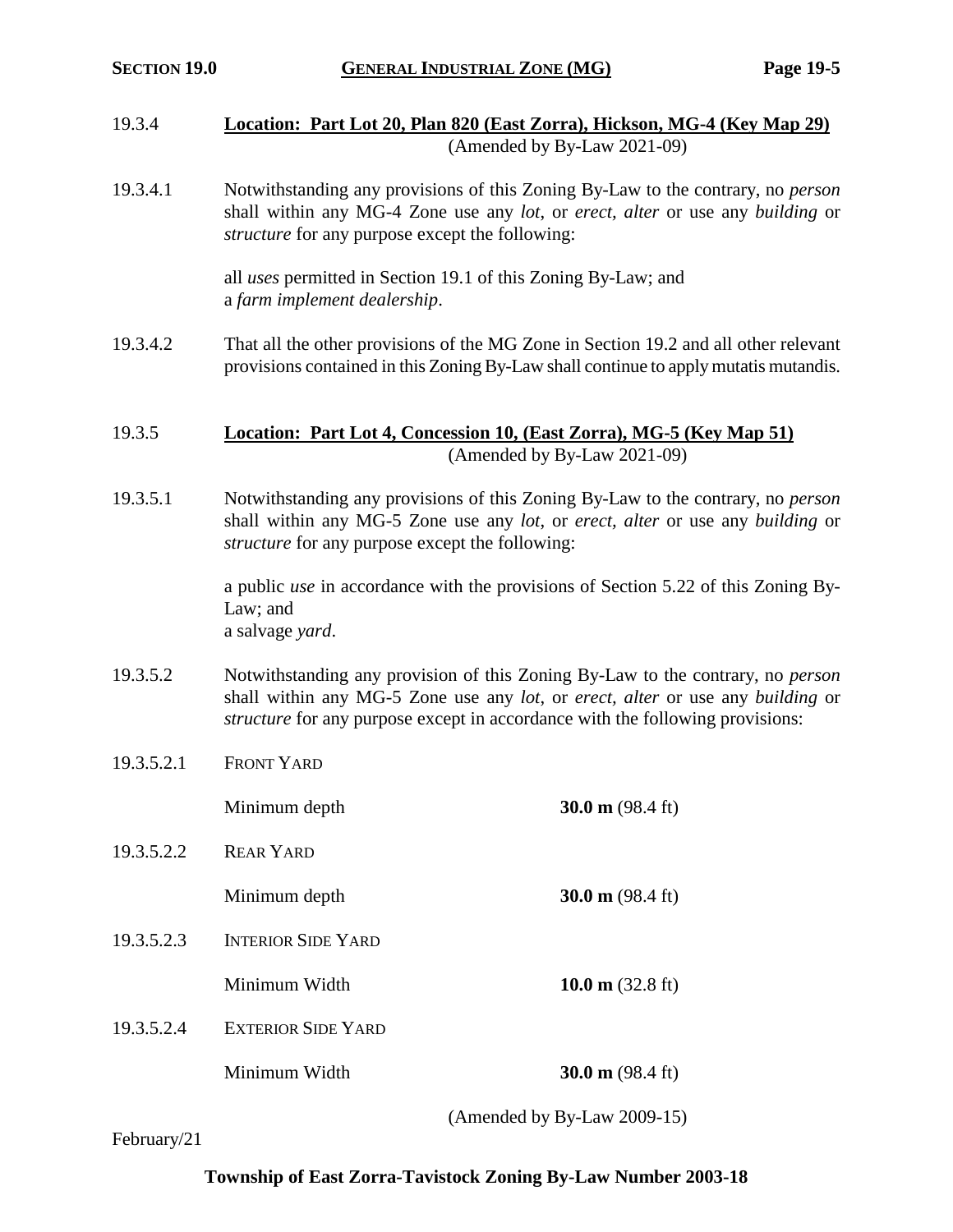| 19.3.5.2.5   | <b>SETBACK</b>                                                                                                                                                                                                                                                                                                                                                 |                                                            |  |
|--------------|----------------------------------------------------------------------------------------------------------------------------------------------------------------------------------------------------------------------------------------------------------------------------------------------------------------------------------------------------------------|------------------------------------------------------------|--|
|              | Minimum distance from the centreline of                                                                                                                                                                                                                                                                                                                        |                                                            |  |
|              | A Provincial Highway<br>A County Road                                                                                                                                                                                                                                                                                                                          | 50.0 m $(164.0 \text{ ft})$<br>45.0 m $(147.6 \text{ ft})$ |  |
| 19.3.5.2.6   | <b>LANDSCAPED OPEN SPACE</b>                                                                                                                                                                                                                                                                                                                                   |                                                            |  |
|              | Minimum                                                                                                                                                                                                                                                                                                                                                        | 10% of lot area                                            |  |
| 19.3.5.2.7   | <b>HEIGHT OF BUILDING</b>                                                                                                                                                                                                                                                                                                                                      |                                                            |  |
|              | Maximum                                                                                                                                                                                                                                                                                                                                                        | 15.0 m $(49.2 \text{ ft})$                                 |  |
| 19.3.5.2.8   | USE OF FRONT AND EXTERIOR SIDE YARDS                                                                                                                                                                                                                                                                                                                           |                                                            |  |
|              | Required front and exterior side yards shall be kept open and unobstructed by any<br>structure or parking area for motor vehicles, except for visitor parking.                                                                                                                                                                                                 |                                                            |  |
| 19.3.5.2.9   | SPECIAL PROVISIONS - SALVAGE YARD                                                                                                                                                                                                                                                                                                                              |                                                            |  |
|              | The following additional provisions apply to salvage yards:                                                                                                                                                                                                                                                                                                    |                                                            |  |
| 19.3.5.2.9.1 | That portion of the premises in which any chattels, lumber, automotive vehicle or<br>part thereof is or are kept, stored, dismantled or wrecked in connection with the<br>salvage yard shall be fenced with a closed wooden and/or metal fence, extending at<br>least 2.0 m (6.56 ft) in <i>height</i> from the ground and constructed of new material.        |                                                            |  |
| 19.3.5.2.9.2 | No part of any such fenced area shall be within any required side, front or rear yard.                                                                                                                                                                                                                                                                         |                                                            |  |
| 19.3.5.2.9.3 | The outside perimeter of the fences, shall be planted with evergreen trees and such<br>trees shall not be less than $1.5 \text{ m}$ (4.92 ft) in <i>height</i> and shall be so spaced as to<br>completely obscure the fence; and the trees shall be maintained in a healthy condition<br>and any diseased or dead trees shall be replaced as soon as possible. |                                                            |  |
| 19.3.5.2.9.4 | No part of any fence or any required side, front or rear yard shall be illuminated by<br>electricity or other artificial means.                                                                                                                                                                                                                                |                                                            |  |
| 19.3.5.2.9.5 | All fences except those constructed of aluminium shall be painted and kept painted<br>from time to time so as to maintain the wood or metal, as the case may be, in good<br>condition. No display or advertising by means of painting names, objects or pictures<br>on any fence shall be permitted.                                                           |                                                            |  |
|              |                                                                                                                                                                                                                                                                                                                                                                |                                                            |  |

February/21